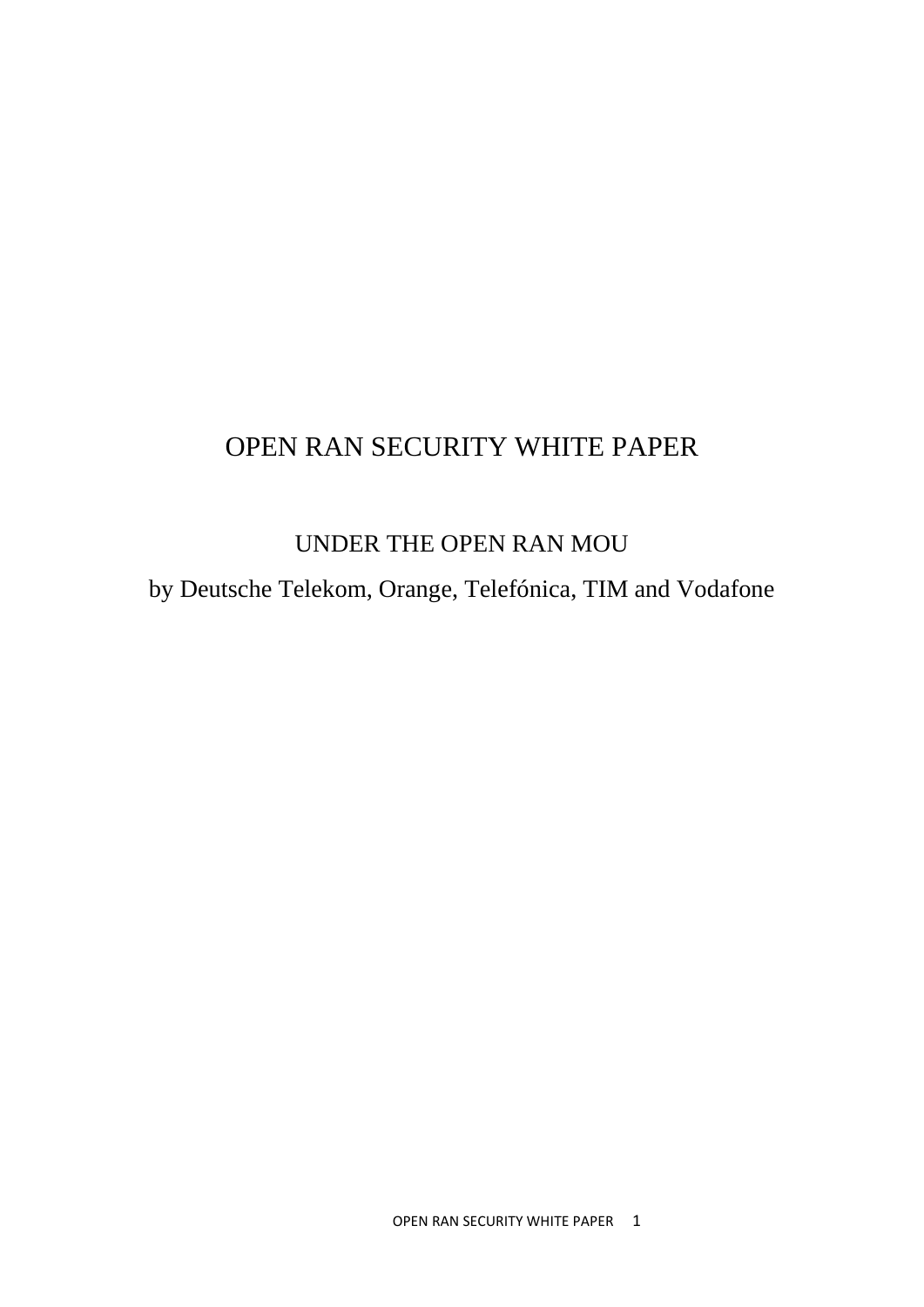# **MoU Open RAN Security White Paper**

# **Contents**

# <span id="page-1-0"></span>0. Executive Summary

Early in 2021, Vodafone Group, Deutsche Telekom AG, Orange S.A., Telefónica S.A., and TIM S.P.A. founded the Open RAN Memorandum of Understanding (MoU) to support the rollout of Open RAN for future mobile networks. This White Paper presents their assessment of Open RAN security.

The security of Open RAN is of vital interest to European operators as reputation, trust and legal duty demand that Open RAN systems are secure before any commercial roll-out. The MoU is supporting the O-RAN ALLIANCE Security Focus Group (SFG) to define the security architecture and helping to achieve a common vision of what the security standards required for O-RAN systems.

Open RAN systems have strong security attributes. O-RAN Alliance recognizes that the attack surface of RAN systems is expanded due to open and cloud-based architectures, but transparency of new open interfaces will increase scrutiny and monitoring of vulnerabilities and failures. Openness also brings more competition to the telecommunication industry because implementation of security solutions will not be bound to products of just one vendor but will be usable with equipment from any O-RAN compliant vendor. Mobile Network Operators (MNOs) would be free to select products and solutions that best suit their needs and diversify their vendor base (supporting recommendations from the EU 5G Toolbox).

The O-RAN ALLIANCE SFG is using a risk based approach to characterize risks in Open RAN systems according to the ISO 27005 [\[1\]](#page-14-1) risk analysis methodology using a Zero Trust Architecture, as defined by the National Institute of Standards and Technology (NIST[\) \[2\]](#page-14-2) as underlying assumption. Threats and vulnerabilities to Open RAN systems are used to derive potential security requirements and priorities according to the impact and likelihood of attacks

The O-RAN security architecture consists of four pillars:

- The first is the "O-RAN Threat model and remediation analysis" [\[3\]](#page-14-3) that is described above.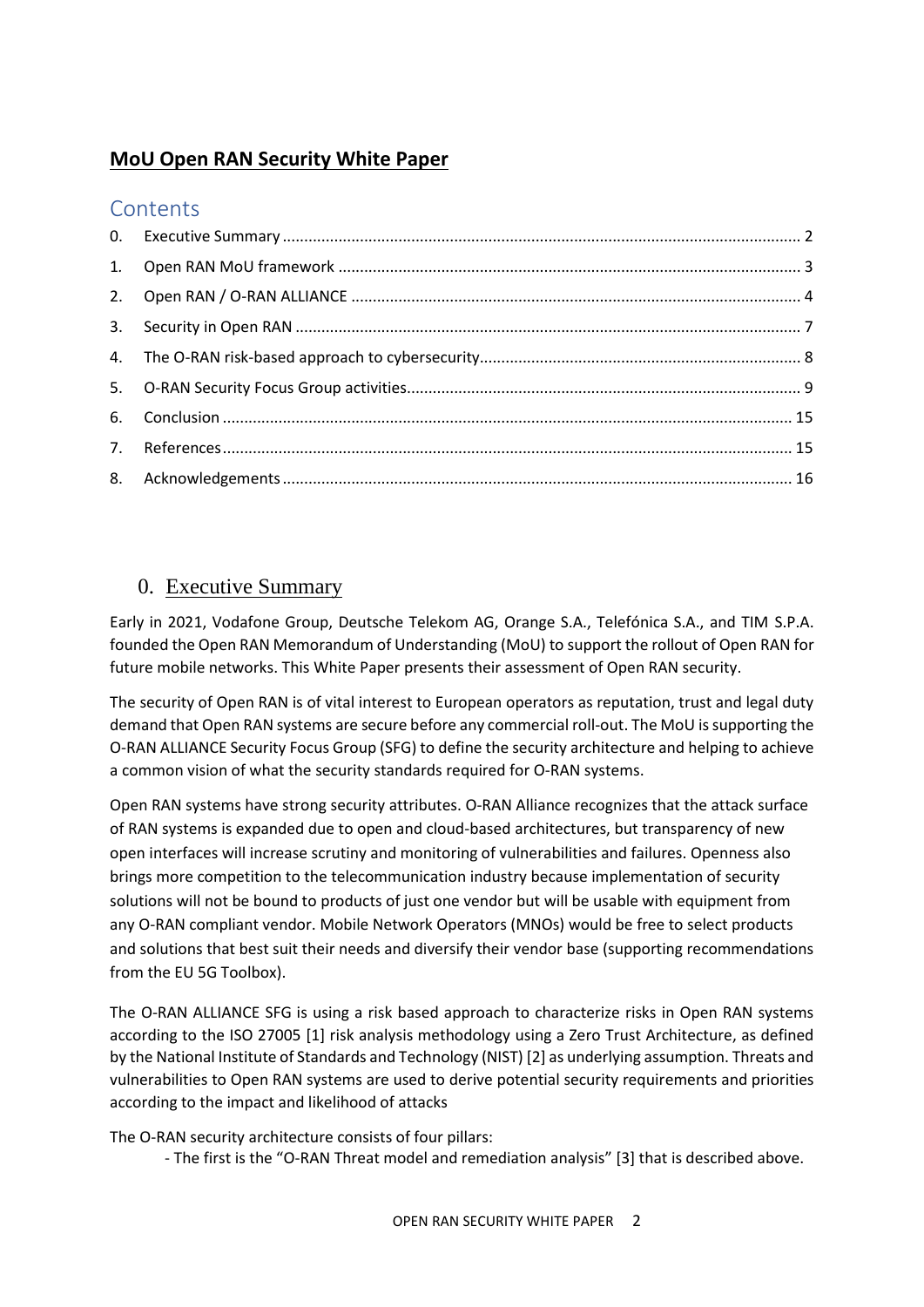- The "O-RAN Security Requirements Specifications" [\[4\]](#page-14-4) captures in a central location all O-RAN security related requirements and controls for each O-RAN function and interface. Requirements address **confidentiality, integrity, and availability** and consider key controls such as **authentication, authorization, replay protection, least privilege access control** and **zero trust.** 

-The "O-RAN Security Protocols Specifications" [\[5\]](#page-14-5) specifies the implementation, configuration and use of security protocols in O-RAN.

- The "O-RAN Security tests specifications" [\[6\]](#page-14-6) establishes test cases and criteria for compliance with Security Requirements and Security Protocols Specifications. It's the first step towards a verifiable set of O-RAN security requirements that can be used by third party certification bodies.

The SFG is collaborating with other O-RAN working groups on additional security enhancements. These include O-Cloud, RAN Intelligent Controllers (Near-RT-RIC & Non-RT-RIC) and their related applications (xApps and rApps), Fronthaul interface, certificate management and secure application Life Cycle Management.

With this, the O-RAN SFG and consequently the European operators participating in the MoU Group are confident that the O-RAN security specifications, as will be further developed in the O-RAN ALLIANCE, will allow vendors to develop secure products for testing, integration and deployment by operators. It will be necessary to apply the necessary security hardening and operational security processes to any commercial deployment of Open RAN systems.

The MoU will continue to liaise and work closely with European and national authorities to ensure a thorough understanding of regulatory expectations and demonstrate their security best practices. Vodafone Group, Deutsche Telekom AG, Orange S.A., Telefónica S.A., and TIM S.P.A have previously held a workshop with ENISA (November 2021) to discuss the security challenges for Open RAN. This paper builds on those discussions and aims to demonstrate why O-RAN systems can be as secure, or even more secure, as traditional proprietary RAN systems.

## <span id="page-2-0"></span>1. Open RAN MoU framework

Early in 2021, Vodafone Group, Deutsche Telekom AG, Orange S.A., Telefónica S.A., and TIM S.P.A. announced the formation of the MoU Group to help support the rollout of Open RAN as the technology of choice for future mobile networks, and to enable connectivity that would greatly benefit the needs of consumers and enterprises today and in the future.

The MoU collaboration aims to provide a framework that enables the creation of an ecosystem that allows for an interoperable market thanks to Open RAN and ensures the availability of solutions for timely deployments across Europe.

In line with the MoU's set objectives, a "Technical Priority Document" [\[7\]](#page-14-7) was first released in the middle of 2021 to support new and existing vendors developing interoperable software and hardware. The document, which was published in two steps, outlined: (1) An executive summary of the technical priorities on the MoU signatories' websites, in May and (2) The complete Technical Priority Document published on Telecom Infra Project (TIP) [\[8\]](#page-14-8) and O-RAN Allianc[e \[9\]](#page-15-1) websites, in June.

In addition, in November 2021, the five MoU operators published a report "Building an OPEN RAN Ecosystem for Europe" [\[10\],](#page-15-2) calling policymakers, EU Member States, and industry stakeholders to collaborate and urgently prioritise OPEN RAN.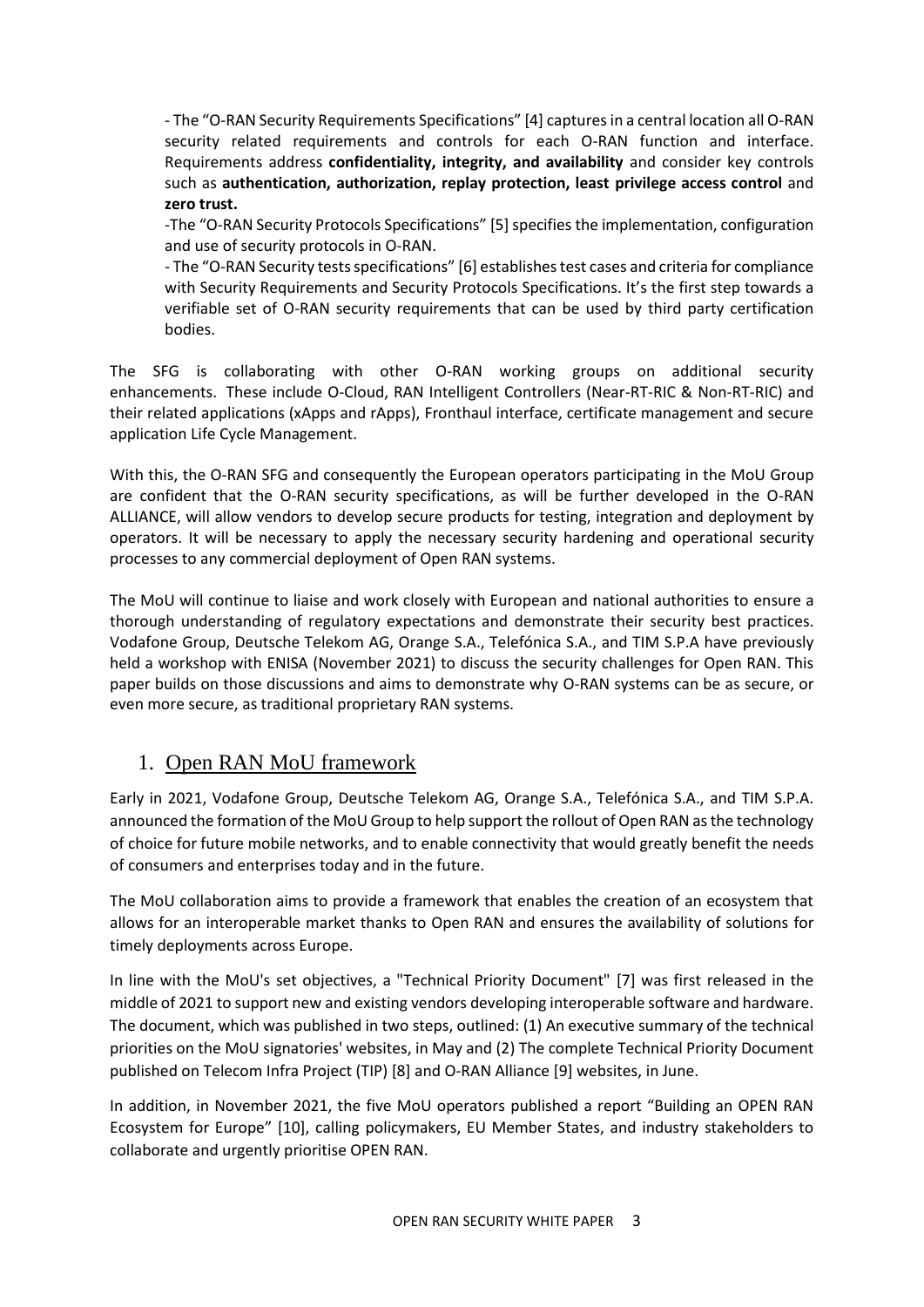Furthermore, the five MoU operators have been working on the "MoU Action Plan" covering a number of key activities which include the promotion of the European perspective relating to the security of Open RAN. In this respect, MoU technical and policy experts have set out to create a clear understanding of how Open RAN can fit into the EU 5G Cybersecurity Framework. The way to achieve this would be to include communications with relevant stakeholders, identifying gaps between EU requirements and MoU members' priorities [\[7\],](#page-14-7) ensuring continuous cooperation with ENISA and EU stakeholders on 5G security initiatives, and socializing MoU parties' views on Open RAN security.

# <span id="page-3-0"></span>2. Open RAN / O-RAN ALLIANCE

O-RAN Alliance was founded in February 2018 by five operators (AT&T, China Mobile, Deutsche Telekom, NTT DOCOMO and Orange; with TIM S.P.A joining before the end of 2018) with the aim of defining a new architecture for Radio Access Networks (RAN) to enable a more rapid and cost-efficient delivery of innovative features and services in a highly competitive market scenario. The association soon grew and now counts more than 300 contributors including major world Telecommunication operators, Equipment suppliers, Research institutions and Universities.

The Alliance aims to define a more intelligent, open, virtualized and fully interoperable radio access architecture characterized by:

- The ability to use devices, equipment and applications from different suppliers, guaranteeing interoperability through the definition of open standard interfaces
- The use of non-specialized hardware on which to install multi-vendor software modules which implement the various network functions leveraging state of the art IaaS/PaaS cloud technologies
- The exploitation of AI / ML (Artificial Intelligence / Machine Learning) to automate operations related to management, configuration and radio optimization.

Each of these points is addressed in the activities of the organization and is translated into technical specifications. The approach represents a real-world revolution as it aims to overcome current monolithic solutions in which the vendor integrates and manages all the components of the radio access network (RAN). In this way it is therefore possible to "disaggregate" the various components opening the ecosystem to new suppliers, achieving greater flexibility in deployments and operations, interoperability in multi-vendor RAN components and improved trusted supply chain diversification.

The work of the Alliance focuses on three main areas:

- Technical specifications development to define the components of the new RAN and the related interfaces, fully supporting and in a complementary way standards defined by 3GPP and other industry organizations.
- O-RAN Software Community activities (a collaboration between O-RAN Alliance and Linux Foundation) to develop open-source software based on the technical specifications.
- Testing and integration activities to verify the correct functioning, security and interoperability of O-RAN implementations and promote their adoption.

Technical specifications are constantly evolved via three deliveries during the year, both to insert new features and to update existing ones: they represent a snapshot of what the various groups produced at the time of publication. Asynchronous publication mechanisms can be accommodated as well in the case of updates to some specifications.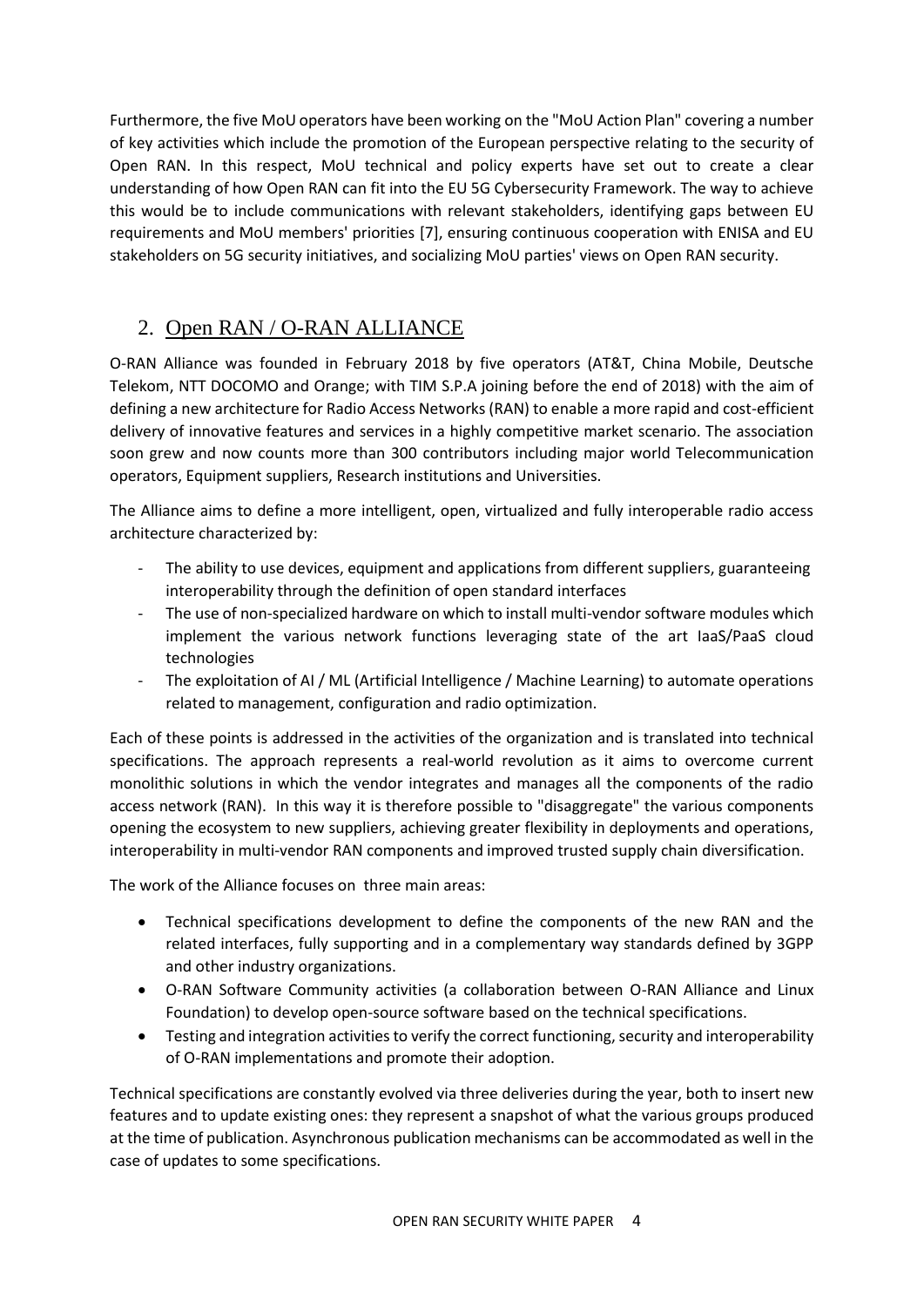Based on and in compliance with the specifications, the O-RAN Software Community develops the open-source software of the radio access network nodes (e.g., for the Near-Real-Time RAN intelligent controller, virtualization and cloud platforms,etc). The challenges of this approach are related to the development of highly performing software able to operate in real time environments and to the collaborate with other open-source communities in order to leverage on existing solutions.

Finally, to facilitate and stimulate the development of solutions according to the architecture and interfaces defined in the technical groups, O-RAN Alliance has promoted the establishment of laboratories for testing and integration called OTIC (Open Testing and Integration Center). OTIC labs provide an open, collaborative and unbiased environment (i.e., independent from the O-RAN vendors) in order to pursue several objectives:

- Support for the adoption of O-RAN specifications and the development of the O-RAN ecosystem through the organization of demos, laboratory or field trials and events such as workshops.
- Organization of Plugfests, to host demonstrations of solutions and Proof of Concept based on O-RAN specifications.
- Testing and verification of the adherence of the implementations of RAN equipment to the O-RAN specifications through conformity tests and interoperability tests based on the test specifications developed in the technical groups. In this case, the goal is to issue certificates and badges by the OTIC laboratory for solutions that meet the specifications based on the tests performed.
- End-to-End setup functional and performance tests, according to the test specifications defined within the Testing and Integration Focus Group (TIFG).
- OTIC centers are also concerned about security aspects, in particular security features verification and functional and performance security tests of the RAN elements, with the starting focus on End-to-End testing.
- Feedbacks to O-RAN Alliance based on test activities and experience, in order to support the development of technical specifications.

As an open technical organization, O-RAN Alliance is the place where both incumbent as well as emerging industry players and academic institutions work together and contribute to open RAN solutions. All participants in fact can access and make technical contributions to any of the groups through a consensus-driven process.

O-RAN specifications have always been publicly accessible, as once approved by the O-RAN Board, they can be downloaded from the public website upon agreement to the O-RAN Alliance Adopter License. More recently, the Alliance updated its working procedures towards more transparency to match that of long established standardization bodies. As an example, it was decided that the technical specifications be formally recognized by European Telecommunications Standards Institute (ETSI) through a procedure called PAS (Publicly Available Specification). The process is currently underway, and the activity is expected to be taken over by the ETSI Technical Committee MSG (Mobile Standards Group).

To ensure compatibility and to avoid duplication of work, O-RAN's technical work builds on existing 3GPP specifications and standards. Specifically, one of the objectives of the Alliance is to design the unbundling of the radio access node with the addition of functional elements and related interfaces in accordance and compliance to the 3GPP architecture.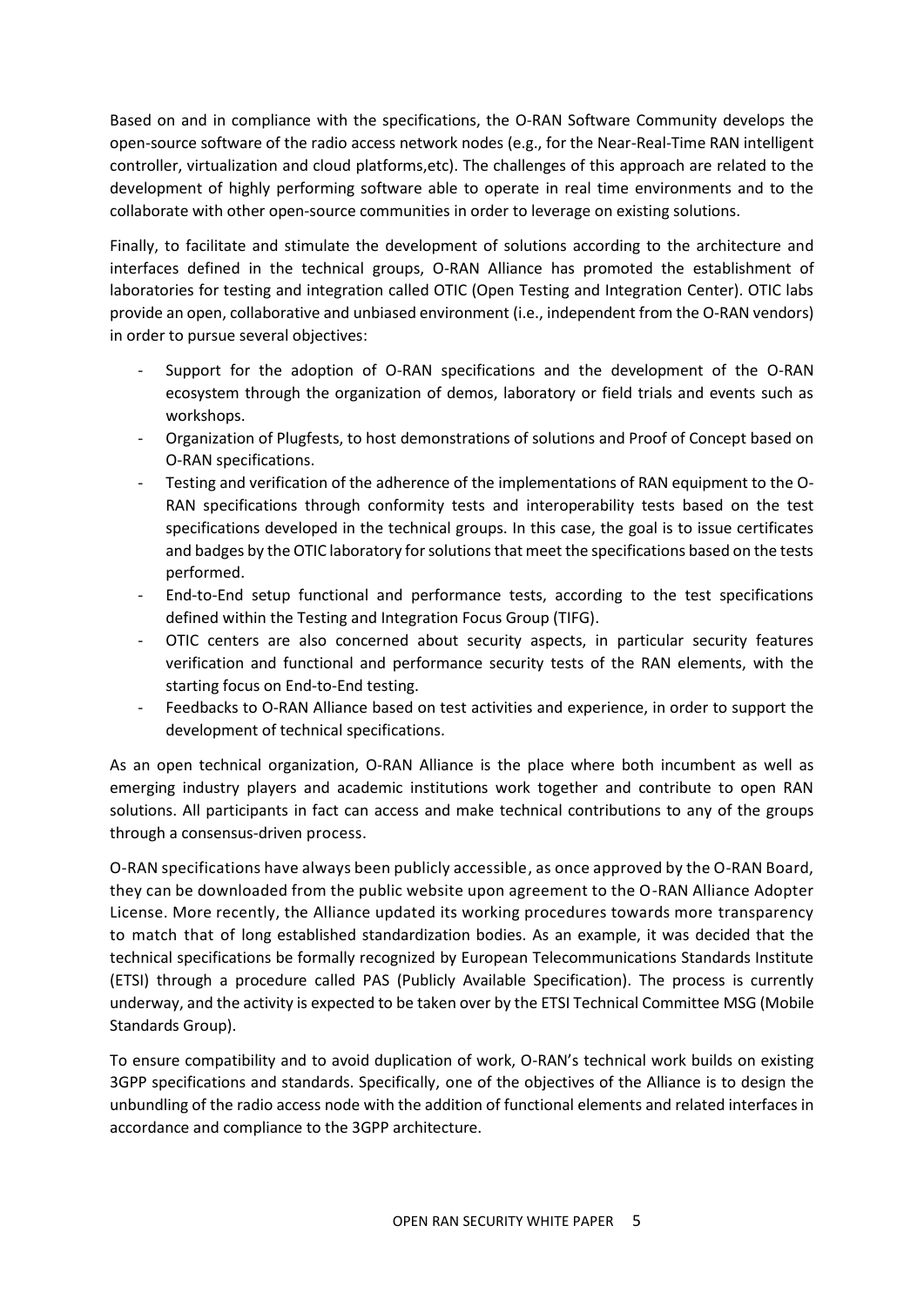As shown in [Figure 1,](#page-5-0) the O-RAN architecture extends the functional disaggregation of a 3GPP radio base station (e.g. eNB for LTE or gNB for NR) by introducing three components plus a management one:



*Figure 1 : O-RAN logical architectur[e\[11\]](#page-15-3)*

- <span id="page-5-0"></span>• O-CU (O-RAN Central Unit) separated into O-CU-CP (Control Plane) and O-CU-UP (User Plane) as already foreseen in 3GPP: this is where the radio network intelligence is concentrated. It is a mini data center with high processing capacity, capable of managing multiple antennas deployed within a radius of a few tens of Kms.
- O-DU (O-RAN Distributed Unit): it is where the transmission and reception operations are managed. Also, in this case, the node can be virtualized and hosted in a centralized data center for the management and coordination of multiple radio sites or reside directly near the antennas.
- O-RU (O-RAN Remote Unit): it is the node physically mounted together with the antenna and can include the radio frequency and management components of the intelligent antennas.
- RIC (RAN Intelligent Controller), divided into Non-Real Time RIC and Near-Real Time RIC, exercises the management of radio resources and the control of the three components above (O-CU, O-DU and O-RU).

Whilst solutions that implement disaggregated radio base stations already exist on the market, they would be based on non-standard interfaces which force the operator to rely on a single supplier. The novelty introduced by the Alliance is the specification of new open interfaces between the disaggregated components, together with the interoperability specifications that enable the operator to purchase the different blocks from multiple suppliers.

Another important objective is the separation, again through interoperable interfaces, between the management network and the equipment. In this way, the applications and management algorithms come no longer as a "monolith" from a single supplier but can be developed by a third party or directly by the operator.

O-RAN Alliance technical specifications cover use cases, requirements and solutions for each component and interface depicted i[n Figure 1,](#page-5-0) therefore dealing with evolution of the architecture and definition of use cases, O-RAN Near-RT RIC, Non-RT RIC, Open Fronthaul Interfaces, Profiling of the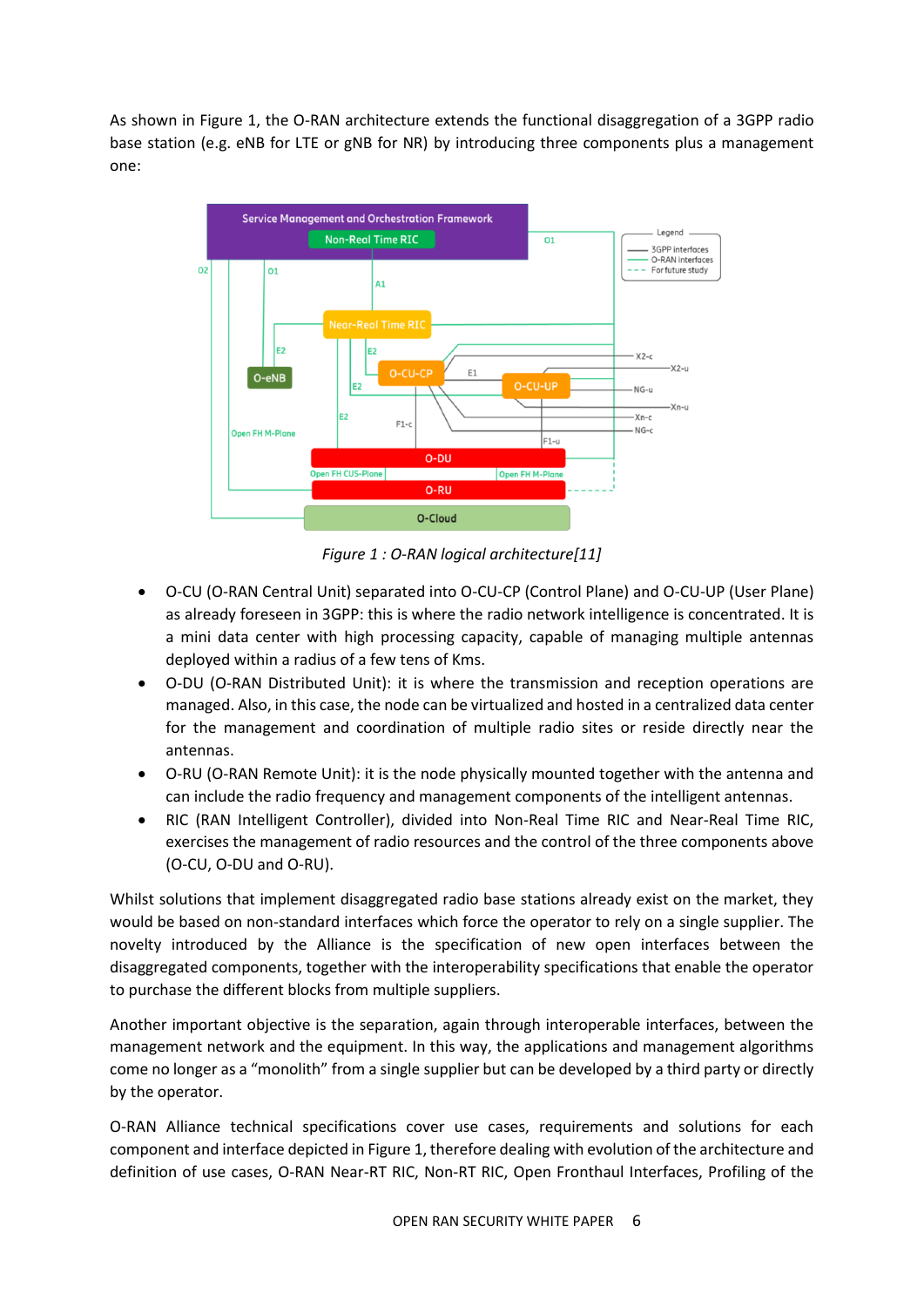3GPP-based interfaces, O-RAN Cloud and Orchestration, White-box Hardware and Open Source SW, transport network, management network, test and integration, and security aspects.

The most updated versions of the specifications can be found in [\[12\].](#page-15-4)

Within the Alliance, the SFG (Security Focus Group) is responsible for defining the requirements and specifying the architectures and protocols for security and privacy in O-RAN systems. SFG specifies security requirements, architectures and frameworks in support of the open interfaces defined by other O-RAN WGs. This includes security guidelines that span across the entire O-RAN architecture.

# <span id="page-6-0"></span>3. Security in Open RAN

Open interfaces between individual network functions with available specifications unlock traditional closed world of telecommunications to vendors from IT. Security of RAN, even though it has its own specifics, shares many risks with IT infrastructure. Thanks to its openness and transparency, O-RAN can benefit from existing as well as future security solutions initially developed for IT.

Openness also brings more competition to telecommunication industry because implementation of security solution will not be bound to products of just one vendor but will be usable with equipment from any O-RAN compliant vendor. This inherited interoperability also opens doors for specialized vendors, who provide best of breed security solutions, but do not provide entire RAN stack. Mobile network operators (MNOs) will be free to select products that best suits their needs and will avoid a risk of vendor lock in. Transparency builds ground for better monitoring and gives better visibility into the network, which leads to more effective security operations. Disaggregation also enables MNOs to replace smaller parts of RAN equipment from one vendor in case it does not meet their requirements anymore.

Security Focus Group (SFG) has adopted principles of zero trust architecture (ZTA) as defined in [NIST](https://nvlpubs.nist.gov/nistpubs/SpecialPublications/NIST.SP.800-207.pdf)  [Special Publication 800-207](https://nvlpubs.nist.gov/nistpubs/SpecialPublications/NIST.SP.800-207.pdf) [\[2\]](#page-14-2) which is based on zero trust security model. Zero trust security models assume that an attacker can be present in internal as well as external environment and that an operator-owned environment is no different and no more trustworthy than any other environment. Its principle: "never trust, always verify". Due to this approach, no implicit trust between O-RAN components and any other parts of the infrastructure is assumed.

Security in Open RAN is built on thorough risk analysis from which explicit requirements are created.

In March 2022, O-RAN Alliance released its first version of Security Test Specifications [\[6\].](#page-14-6) Target of this document is to develop the security test cases, which verifies the development and implementation of the security requirements or emulates the attacks and validates mitigation methods align with the threats and recommended security controls identified in O-RAN threat modelling and remediation analysis.

Open as well as proprietary RAN implementations must face the same technological challenges. Due to its open nature, all Open RAN specifications come under close scrutiny. They have to address security challenges and by consensus propose the best secure solution possible. This ensures that real security is achieved instead of security through obscurity.

MoU representatives in the O-RAN Alliance support development of open RAN specifications that enable compliance with security and data privacy requirements in the EU to allow MNOs to build solutions that meet security and legislative requirements.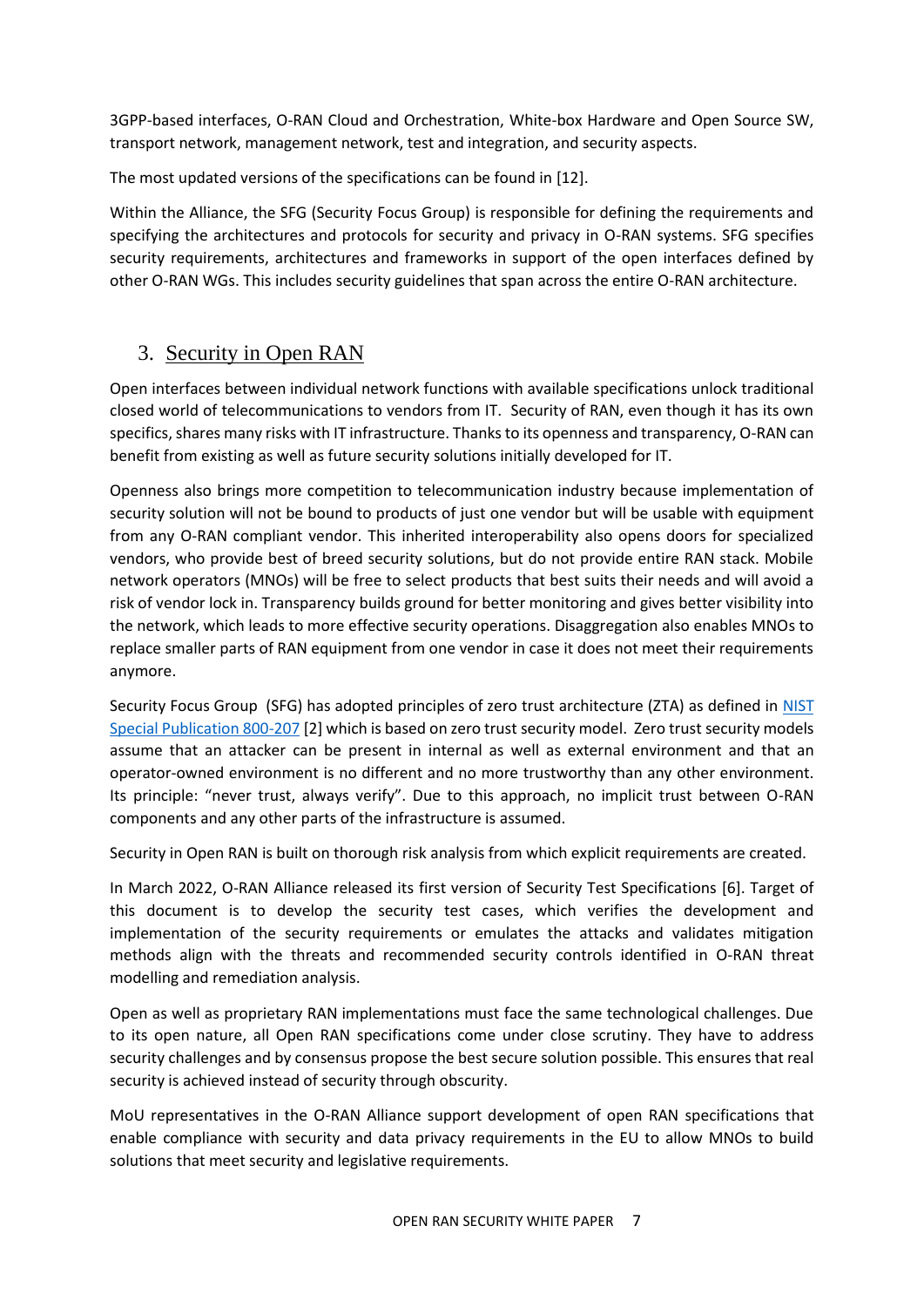# <span id="page-7-0"></span>4. The O-RAN risk-based approach to cybersecurity

O-RAN architecture adds beyond the 5G 3GPP specifications new open interfaces and functions to enable secure supplier diversity. Security concerns are similar to those of 5G networks e.g. the cloud, virtualization, containerization, edge computing, network slicing and AI/ML. Since the O-RAN architecture is built based on 3GPP specifications, it emerges and benefits from the 3GPP's security features.

Innovation and supplier diversity in an open ecosystem will bring forward additional diverse security solutions to address potential threats and mitigate risk because of the ability to monitor, detect, prevent and respond more quickly.

O-RAN Alliance recognizes cybersecurity as an essential topic on its agenda and is earnestly searching for the optimal means to improve cyber resilience of the O-RAN system.

MoU operators who will deploy and manage O-RAN infrastructure are committed to handle cybersecurity seriously with constant attention. They want to know how well cyber risks facing O-RAN are being managed in their organizations, processes, and services. They need to have a thorough understanding of cyber risks in open and interoperable networks like O-RAN systems and have to know how to leverage from security measures and mitigation techniques specified within O-RAN specifications and have to identify hardening measures for operational environments so to cope with cyber risks and regulations.

A risk-based threat modeling and remediation analysis has been conducted within the O-RAN Alliance in line with ISO 27005 [\[1\]](#page-14-1) for building an effective security O-RAN architecture, as well as managing and continuously decreasing risks of the overall O-RAN system. The proposed risk assessment process has three parts: risk identification, risk analysis and risk evaluation. This means that one has first to identify valuable assets, then consider the threats that could compromise those assets and finally perform a risk assessment in order to estimate the actual damage generated by the realization of any threat to these assets.

The risk-based threat modeling and remediation analysis is focusing on the critical O-RAN components and interfaces to identify the true risks to the O-RAN's most valuable assets, prioritize actions to mitigate those risks to acceptable levels and deliver compliance to the national authority procedures and overall regulation framework (EU 5G toolbox, …). The concept of "zero trust" [\[2\]](#page-14-2) networking is applied on the risk assessment meaning that anything that connects to a O-RAN network should inherently not be trusted unless it can be verified.

Following the ISO 27005 methodology [\[1\],](#page-14-1) the O-RAN risk-based threat modeling and remediation analysis assesses and aligns security with the goals that the O-RAN Alliance has identified the following items:

- Item 1: The main stakeholders contributing to the security of O-RAN networks
- Item 2: The main assets, their degree of sensitivity and security properties
- Item 3: The main threats actors, threats and vulnerabilities posed to O-RAN networks
- Item 4: The main security principles to enforce the security of the O-RAN system
- Item 5: The main risks in terms of impact and likelihood based on risk criteria
- Item 6: Prioritization which risks need to be addressed, and in which order
- Item 7: Risk monitoring and review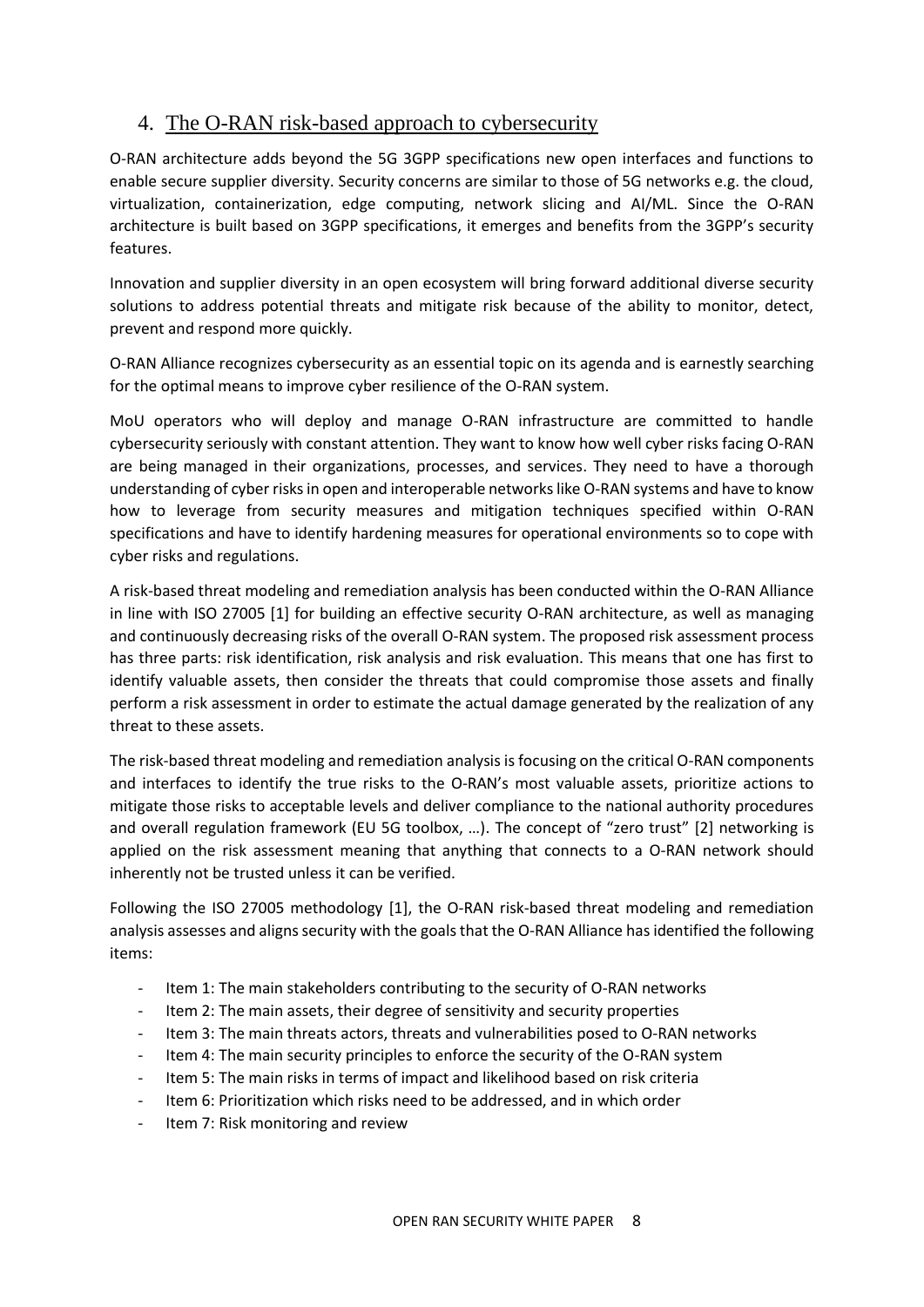MoU operators are aware that the identified risks are not static and can change abruptly. Therefore, risks will be continuously monitored, where the characteristics of each threat (e.g., likelihood, impact, vulnerabilities, and assets) will be reassessed over time to keep an up-to-date risk picture for O-RAN.

MoU operators will also keep a close eye on:

- Any new assets included within the risk management scope
- Asset values that require modification in response to changing O-RAN requirements
- New threats, whether external or internal, that have yet to be assessed
- Security incidents.

This risk-based approach enables O-RAN members to focus their efforts on the risks that are the most significant to their operations.

## <span id="page-8-0"></span>5. O-RAN Security Focus Group activities

The SFG work is captured in four security specifications that are the pillars of the O-RAN security architecture that cover threat modeling, security requirements, protocols and tests. Latest approved SFG specifications are accessible on the O-RAN ALLIANCE web site [\[12\].](#page-15-4)

#### **5.1. O-RAN Security Threat Modeling and Remediation Analysis 2.1 [\[3\]](#page-14-3)**

This document is a risk-based threat modeling and remediation analysis used for managing risks and for building an effective O-RAN security architecture. The risk assessment methodology based on ISO 27.005 standard described in previous section has been used within the "O-RAN Security Threat Modeling and Remediation Analysis" document. The version 2.1 contains description of Item 1 to 5 addressed in section [4](#page-7-0) above:

- Main stakeholders managing, operating, and maintaining O-RAN systems with their associated responsibilities are identified. Among them, three stakeholders are of particular relevance to the cybersecurity of O-RAN networks: on one hand, mobile network operators have a central, decision-making role, giving them leverage on the overall secure operation of their networks, and on the other hand, telecom equipment suppliers and cloud providers, who are responsible for the provision of software and hardware required to operate O-RAN networks.
- O-RAN's key assets to be protected are determined together with their location in component. 42 assets are identified with their protection level in terms of Confidentiality, Integrity, Availability (CIA), Replay and Authenticity when at rest and in transit.
- Based on the critical assets coming from the previous item, their vulnerabilities, potential threats and threat agents have been characterized.

The assessed threats are consolidated from various sources, including O-RAN specifications, main 5G standardization documents and telecommunication best practices (e.g. 3GPP, ITU, ETSI, ENISA, ISO, NIST and GSMA).

| Title of the threat                               |
|---------------------------------------------------|
| Description of the Threat                         |
| An individual or group that can manifest a threat |
|                                                   |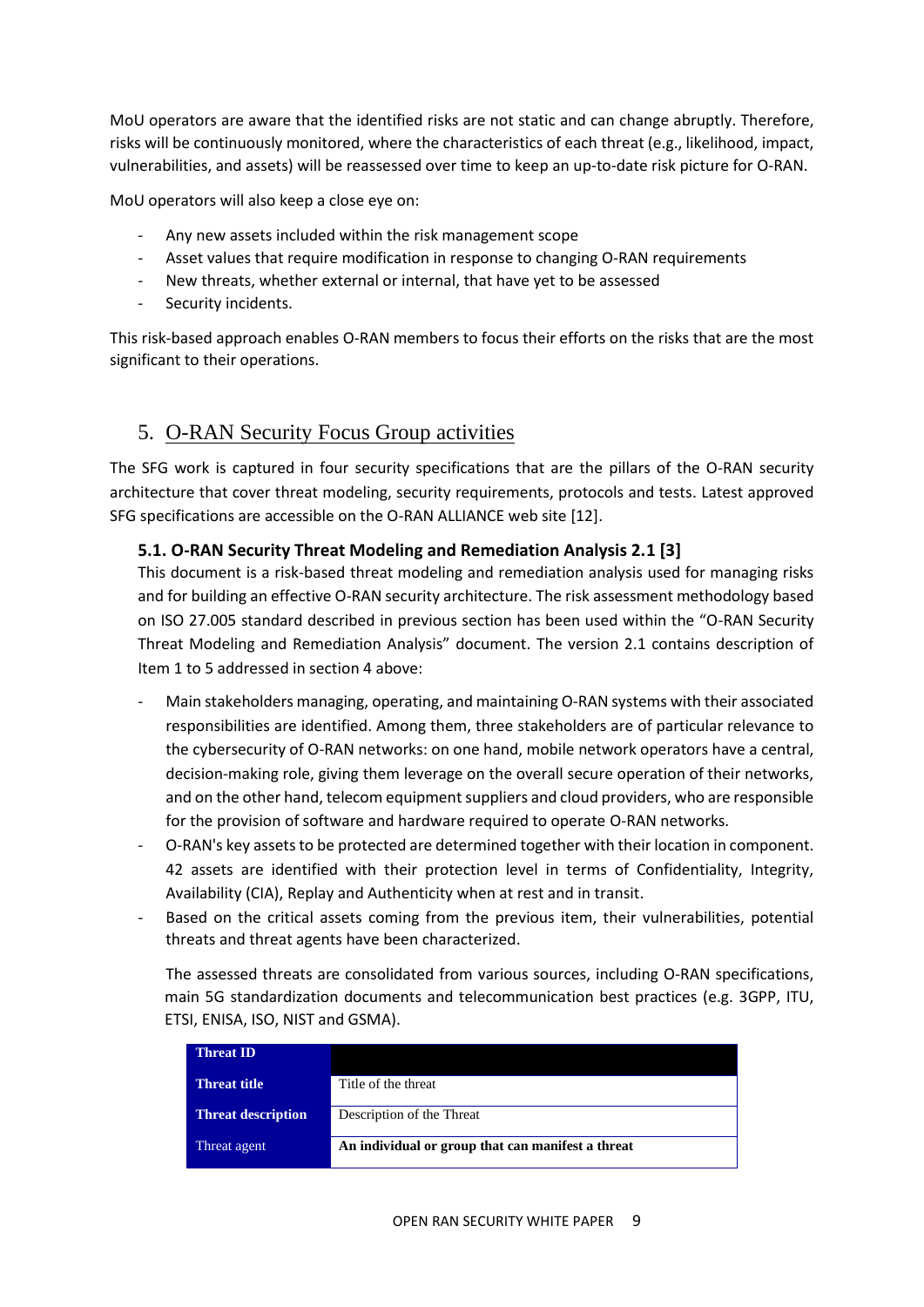| <b>Vulnerability</b>                 | What vulnerabilities can the threat exploits?  |  |  |  |
|--------------------------------------|------------------------------------------------|--|--|--|
| <b>Threatened Assets</b>             | Impacted Asset(s)                              |  |  |  |
| <b>Affected</b><br><b>Components</b> | The list of Components impacted by that Threat |  |  |  |

*Figure 2: Threat template used in O-RAN Threat Model and Remediation Analysis*

The threat modelling and remediation analysis identified specific O-RAN vulnerabilities. Among them, there are the unauthorized access to O-DU, O-CU-CP, O-CU-UP and RU to degrade RAN performance or execute broader network attack, the unprotected synchronization and control plane traffic on Open Fronthaul Interface, the Near-RT RIC conflicts with O-gNB, the x/rApps conflicts and the x/rApps access to network and subscriber data.

The identified threats are grouped in seven categories to cover the overall O-RAN architecture. Among of them

- o Common threats related to the insecure design, misconfiguration, weak authentication, and lack of access control.
- o Threats against the Fronthaul interface and M-S-C-U Planes including the MiTM attacks, unauthorized access to the FH interface, spoofing of M-S-C-U Planes messages and DoS attacks against a Master clock.
- o Threats against Near RT-RIC xApps, Non-RT RIC and rApps.
- o Threats against SMO such DoS attacks and improper/missing authorization weakness on SMO functions
- o Threats against O-Cloud including the compromise of VNF/CNF images and embedded secrets, the weak orchestrator configurations, access controls and isolation, the misuse of a VM/Container to attack other VM/Container, hypervisor/container engine, other hosts (memory, network, storage), etc., the spoofing and eavesdropping on network traffic to access all O-RAN network data processed in the workload and the compromise auxiliary/supporting network services.
- o Threats to open source including the use of SW components with known vulnerabilities and untrusted libraries that can be exploited by an attacker through a backdoor attack.
- o Threats against ML including data poisoning attacks, altering a machine learning model and transfer learning attack.

The rationale between the 49 identified threats and the vulnerabilities within the O-RAN's assets are provided.

As already anticipated above, it is worth highlighting that O-RAN expanded attack surface is bounded by explicit security requirements in a Zero Trust environment. A zero-trust architecture means even in a closed proprietary implementation, interfaces between internal proprietary software modules shouldn't be trusted. Many of today's security threats come from faults in one module opening access to compromise of other critical modules. From this standpoint, even closed proprietary implementations should examine their own internal proprietary threat surfaces. Closed proprietary RAN implementations by a single vendor has similar attack surface within their own internal components, and because the implementation is proprietary there is no way to demonstrate whether they are taking a zero-trust approach to their internal interfaces because it is hidden without clear stated requirements to be tested against.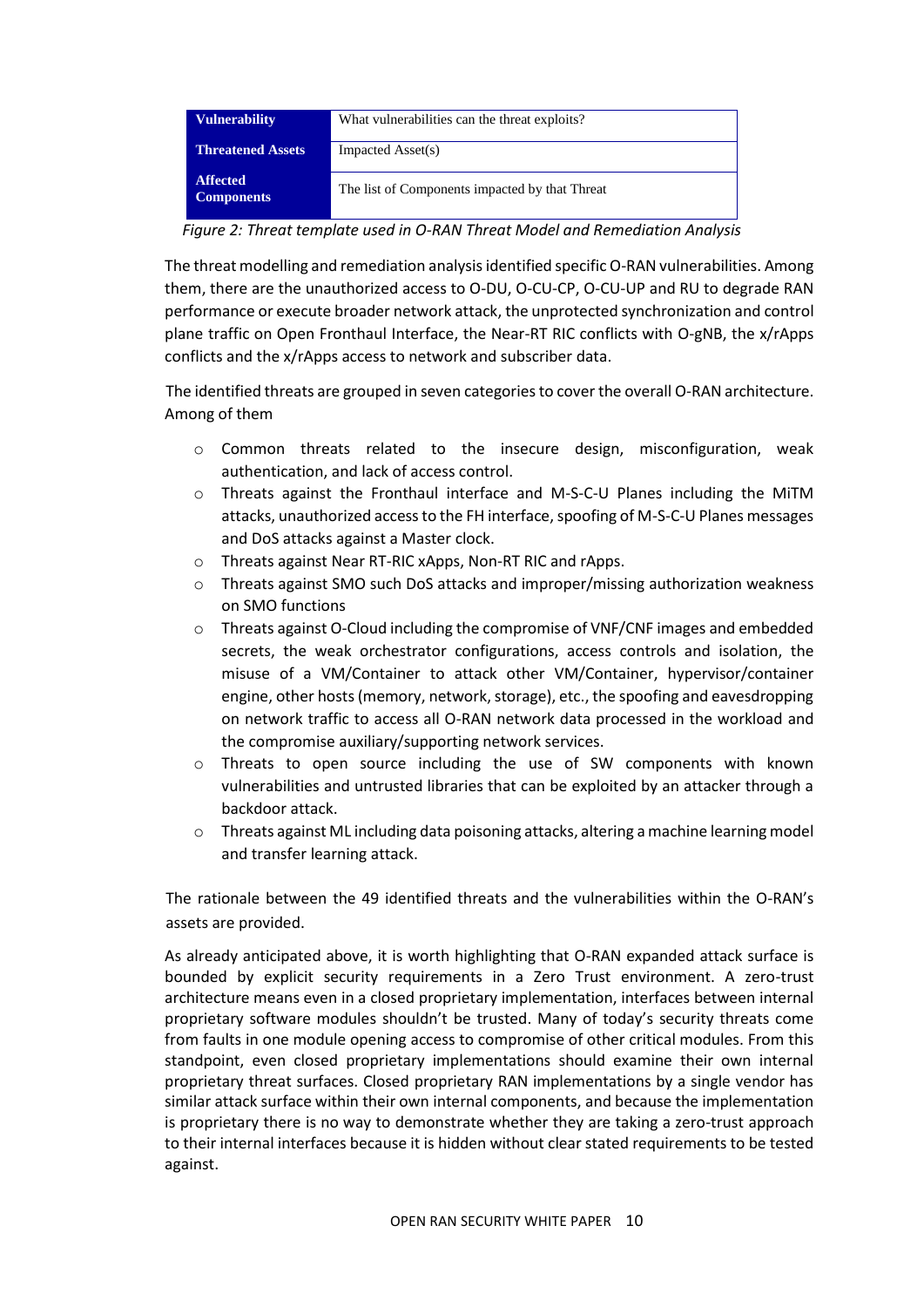- Security principles based on the zero-trust approach are defined to adequately address the identified threats in the previous step. 16 Security Principles are identified among them, authentication and access control mechanisms, trusted communication, secure cryptographic operations, secure storage, secure boot, trusted and secure update, secure management of open-source components, robust isolation, continuous security development, testing, logging, monitoring and vulnerability handling, and security assurance. The security principles rationale is provided to trace all security principles back to threats and demonstrate that the defined security principles contribute to counter those threats. These principles are intended to drive specifications of normative security requirements (see "O-RAN Security Requirements Specifications" [\[4\]](#page-14-4) in section [5.2](#page-11-0) below) and provide security principles which vendors and operators should address when building a secure end-to-end O-RAN system.
- The process of risk assessment evaluates the risk for each asset-threat-vulnerability combination and then assigns it a risk score. Each identified threat is assigned to an impact level and based on the likelihood of it occurring. Taking the two values coming from the likelihood of a threat to occur and the impact it will cause a risk level for each threat is derived. Risks are categorized as high, medium, or low in relation to how likely they are to occur.
- Part of the risk assessment steps includes assessing current security controls to determine if the implemented or planned controls will minimize or eliminate risks to O-RAN. This involves reviewing the existing controls installed to protect the security of O-RAN.



*Figure 3: Risk assessment methodology*

The risk assessment study in this version of the document is the first stage and aims to assess the criticality of threats based only on their potential impacts without considering the likelihood. In future step, a full risk assessment considering the likelihood will be conducted and provided in a next version of the report. The criticality of the identified threats was assessed based on their potential impacts. Indications of severity level for each threat are given whether they are considered as high, medium, or low. This severity is seen as a global perception of the risk based on its impacts.

| Severity<br>level | Privacy | Confidentiality | Intearity | Availability | Number of<br>affected O-<br><b>RUs/O-</b><br>DUs (Only<br>for Threats<br>O-RU,<br>on<br>O-DU, FH<br>interface) | <b>Model</b><br><b>Clock</b><br>and<br>Synchronization<br><b>Topology</b><br>configurations<br>(only for Threats)<br>on S-PLANE) |
|-------------------|---------|-----------------|-----------|--------------|----------------------------------------------------------------------------------------------------------------|----------------------------------------------------------------------------------------------------------------------------------|
|-------------------|---------|-----------------|-----------|--------------|----------------------------------------------------------------------------------------------------------------|----------------------------------------------------------------------------------------------------------------------------------|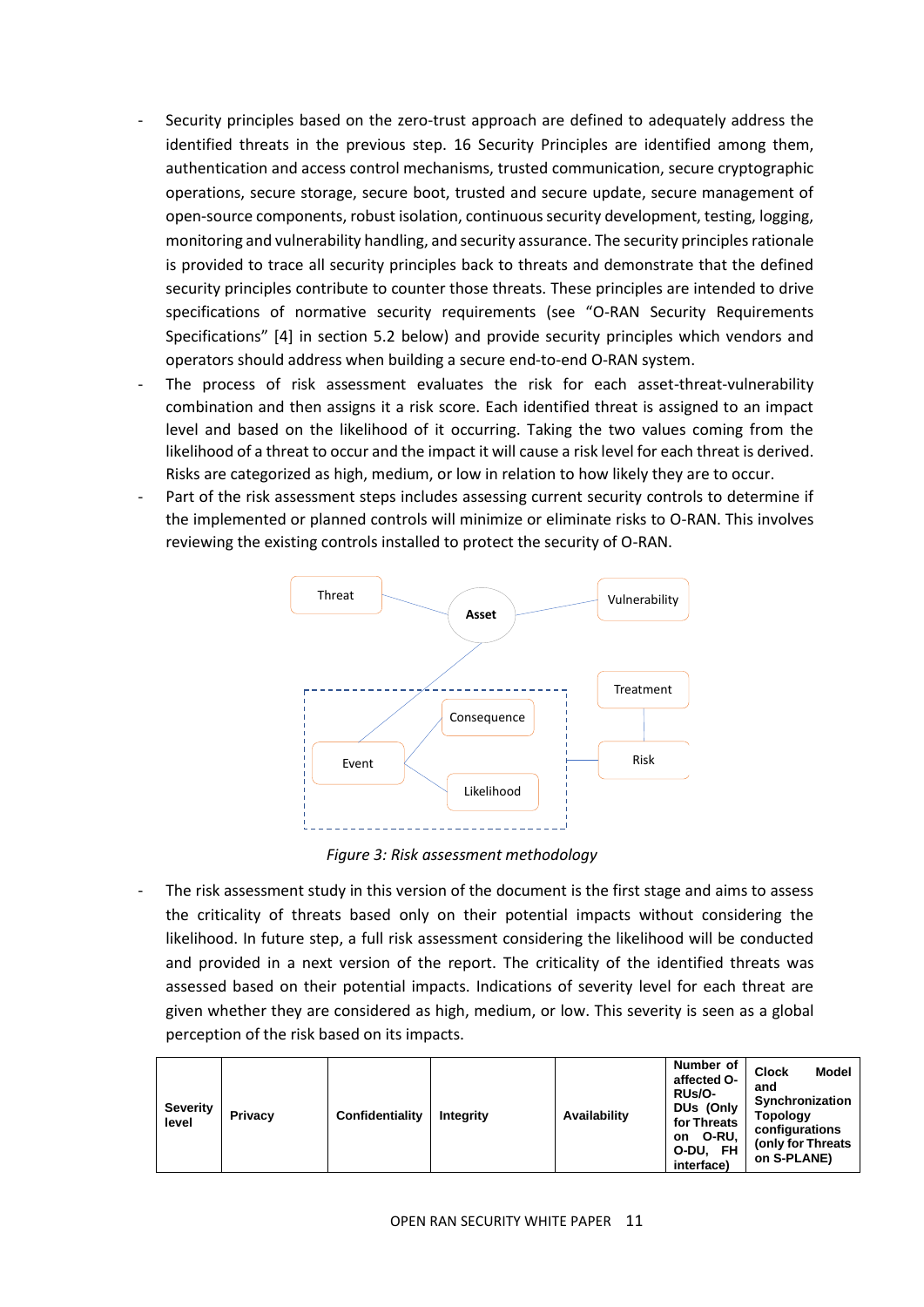| Low           | <b>Disclosure</b><br>of<br>data<br>personal<br>with<br>which,<br>aggregation<br>or<br>is<br>processing,<br>unlikely<br>to<br>unique<br>reveal<br>subscriber's<br>identity.             | <b>Disclosure</b><br>of<br>information<br>for<br>internal use. No<br>specific impact<br>its<br><b>on</b><br>disclosure                       | Minor/Unnoticeable<br>effect on system<br>behavior/output                | Brief Interruption<br>operations.<br>in<br>(Estimated<br>in<br>secs/mins/hours)    | One O-DU<br>is affected<br>with<br>its<br>related<br>$O-$<br><b>RU</b>                    | DoS attacks on<br>LLS-C2<br>DoS attacks on<br>LLS-C4 |
|---------------|----------------------------------------------------------------------------------------------------------------------------------------------------------------------------------------|----------------------------------------------------------------------------------------------------------------------------------------------|--------------------------------------------------------------------------|------------------------------------------------------------------------------------|-------------------------------------------------------------------------------------------|------------------------------------------------------|
| <b>Medium</b> | of<br><b>Disclosure</b><br>data<br>personal<br>(according<br>to<br>GDPR <sup>1</sup><br>which<br>CAN<br>be<br>processed<br>or<br>aggregated<br>to<br>uniquely identify<br>subscribers. | of<br><b>Disclosure</b><br>privileged<br>information<br>Access<br>credentials/<br>configuration<br>data, etc.                                | Alteration of some<br>system<br>and<br>functionality<br>features/output. | Short-term<br>in<br>Interruption<br>operations.<br>in<br>(Estimated<br>hours/Days) | One O-DU<br>is affected<br>with<br>its<br>related<br>multiple O-<br><b>RU<sub>s</sub></b> | DoS attacks on<br>LLS-C1                             |
| High          | of<br><b>Disclosure</b><br>sensitive<br>data<br>personal<br>(GDPR special<br>category <sup>2</sup> ).                                                                                  | of<br><b>Disclosure</b><br>value<br>high<br>information,<br>trade<br>secrets.<br>IP.<br>mission<br>critical<br>data,<br>master-keys,<br>etc. | Complete<br>change<br>in normal System<br>functioning                    | Prolonged<br>of<br>interruption<br>operations.<br>in<br>(Estimated<br>days/Weeks)  | Several O-<br>DUs and O-<br><b>RUs</b><br>are<br>affected                                 | DoS attacks on<br>LLS-C <sub>3</sub>                 |

*Table 1 : Severity rating*

#### <span id="page-11-0"></span>**5.2. O-RAN Security Requirements Specifications v2.0 [\[4\]](#page-14-4)**

This document specifies the initial security requirements per O-RAN Interface and per O-RAN component. Requirements address confidentiality, integrity, and availability (CIA) protection by considering key controls such as authentication, authorization, replay protection, least privilege access control, and zero-trust among others. V2.0 of this document contains:

- o Confidentiality, Integrity, Replay protection and Data origin authentication mandatory requirements for A1, O1, O2, E2 interfaces.
- o Least Privilege Access Control on O1 interface enforcement with IETF RFC- 8341 Network Configuration Access Control Model (NACM) requirements.
- o Authentication and Authorization based on IEEE 802.1x Port based Network Access Control requirements to control network access in point-to-point LAN segments across the Open Fronthaul interface.
- o Mandatory support for TLS 1.2+ and Public Key Infrastructure X. 509 (PKIX) for mutual authentication on the Fronthaul M-Plane (Will be reflected in O-RAN WG4 Open Fronthaul Management Plane Specification v8.0 [\[13\]](#page-15-5) )
- o Transversal requirements and tests cases (see section [5.4](#page-12-0) below) for Networks Protocols and Services, DDoS attacks protection, password protection policies and vulnerability scanning.
- $\circ$  Software supply chain security support in the form of Software Bill Of Material (SBOM) requirements for every O-RAN software delivery following NTIA guidance.

 $1$  'personal data' in GDPR means any information relating to an identified or identifiable natural person ('data subject'); an identifiable natural person is one who can be identified, directly or indirectly, in particular by reference to an identifier such as a name, an identification number, location data, an online identifier or to one or more factors specific to the physical, physiological, genetic, mental, economic, cultural or social identity of that natural person.

<sup>2</sup> Special data category in GDPR: data revealing racial or ethnic origin, political opinions, religious or philosophical beliefs, or trade union membership, and the processing of genetic data, biometric data for uniquely identifying a natural person, data concerning health or data concerning a natural person's sex life or sexual orientation.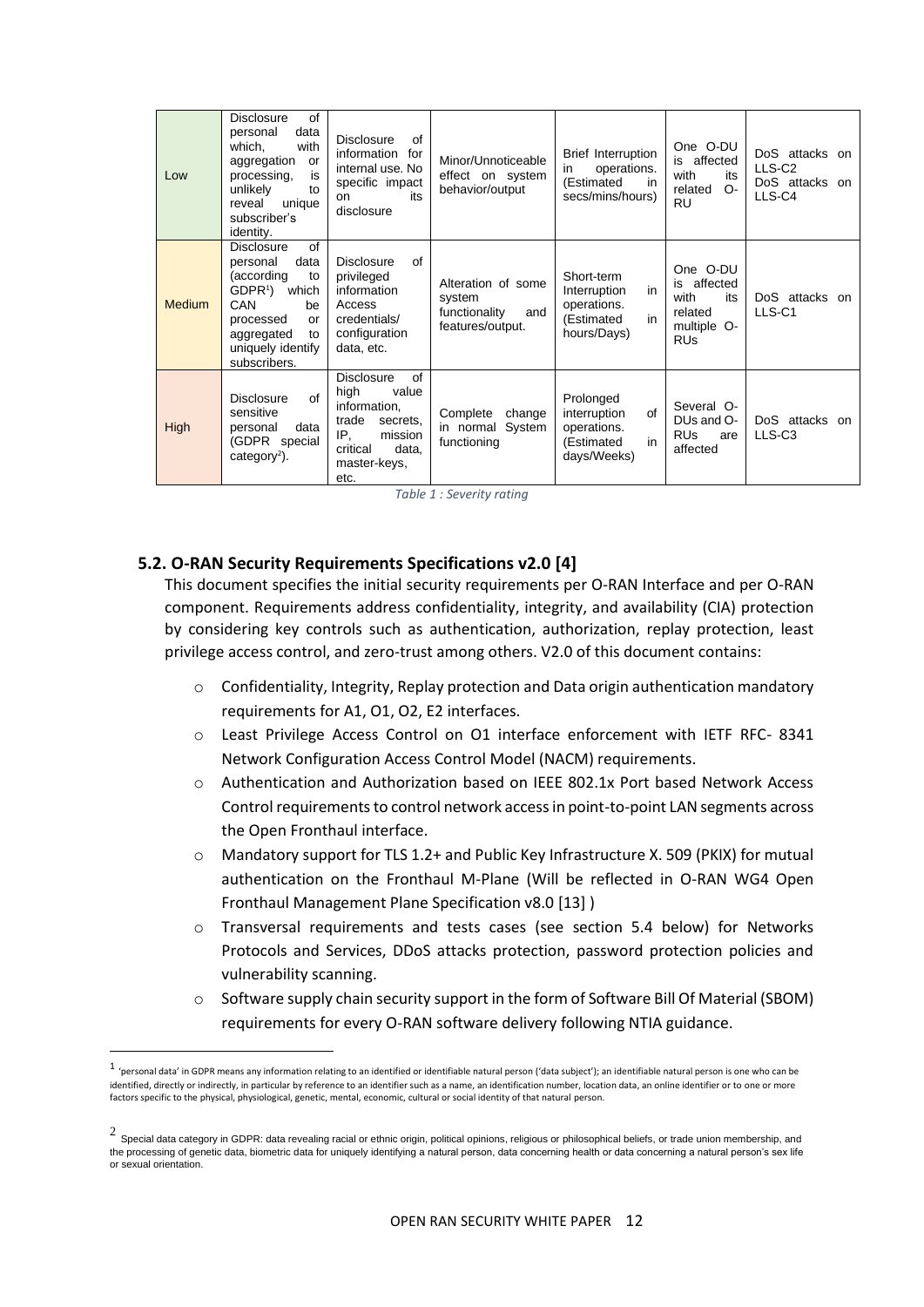

*Figure 4: View of SFG specified security requirements – November 2021– O-RAN Logical architecture*

#### **5.3. O-RAN Security Protocols Specifications v3.0 [\[5\]](#page-14-5)**

This document specifies security protocols used by O-RAN compliant implementations. It defines implementation requirements for SSH, IPSec, DTLS, TLS 1.2, TLS 1.3 and NETCONF support over secure transport. Recent update adds mandatory support for TLS 1.3 to comply with National Institute of Standards and Technology's (NIST) directive to have support by January 1, 2024.

#### **5.4. O-RAN Security Tests Specifications v1.0 [\[6\]](#page-14-6)**

<span id="page-12-0"></span>This document specifies and describes security tests needed to validate security-related functions, configurations, and protocols requirements and is the first step towards verifying the security requirements of O-RAN systems. The main focus of the security test specifications is on:

- o Validating the proper implementation of security protocols requirements specified in the O-RAN Security Protocols Specifications (SSH, TLS, DTLS, and IPSec).
- $\circ$  Emulating security attacks against the O-RAN component(s), interfaces, and the system to measure the robustness of the O-RAN system and the service impact(s).
- $\circ$  Validating the effectiveness of the security mitigation method(s) to protect the O-RAN system and the services it offers.

Validating transversal requirements for Networks Protocols and Services, DDoS attacks protection, password protection policies, and vulnerability scanning defined in O-RAN Security Requirements.

#### **5.5. On-going work items and next steps**

The SFG has identified risks through threat modeling and risk analysis and is collaborating with other O-RAN working groups on additional security enhancements. These include:

- Securing the O-Cloud: Work Group (WG) 6 and the SFG are tackling security challenges related to O-Cloud environments. To address the security of O-Cloud, the roles, and responsibilities of users likely to interact with the O-Cloud will be defined. The O-RAN Security Threat Model and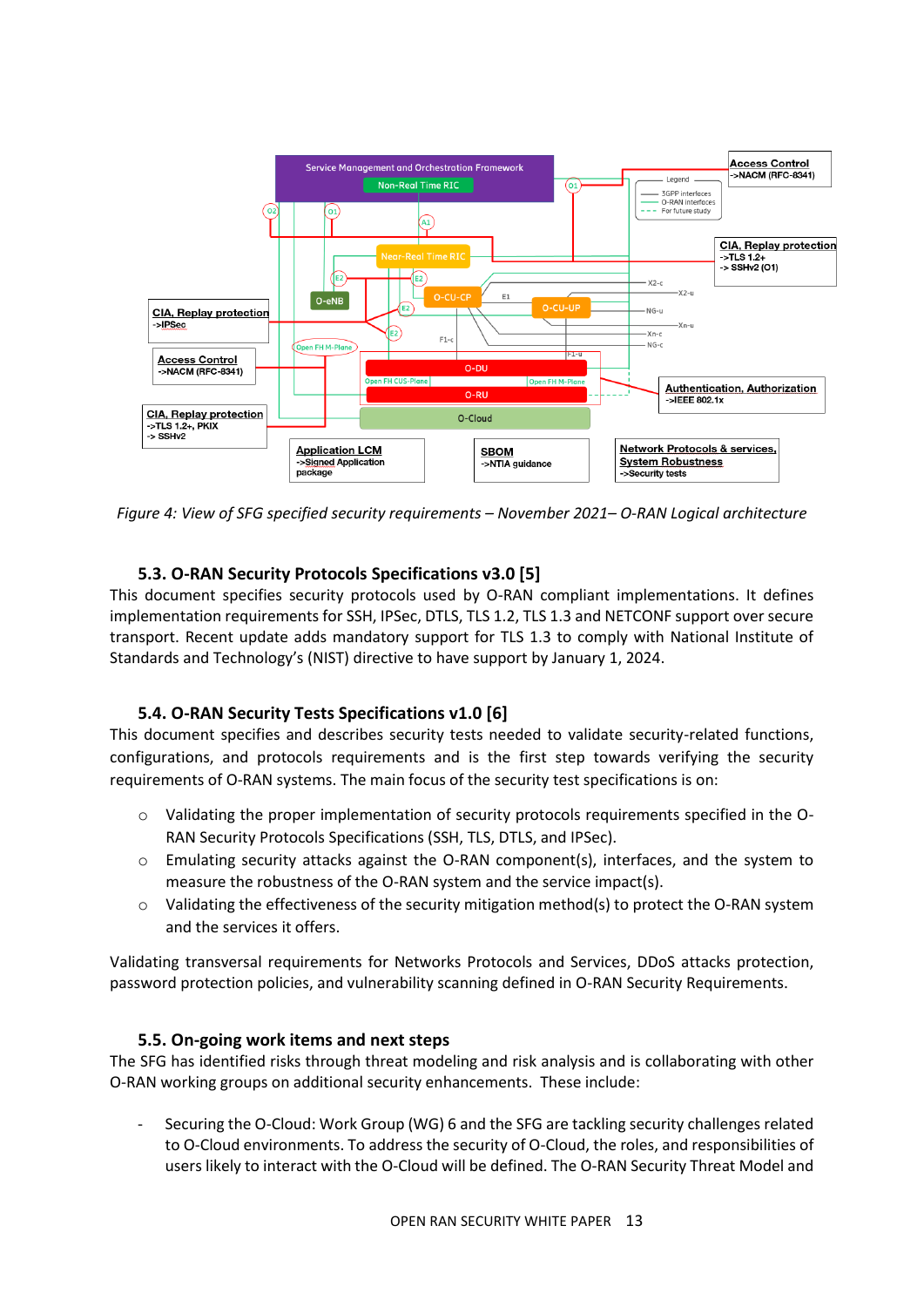Risk Analysis framework will be used to provide a security risk assessment of the different O-Cloud deployment models, e.g. Private, Public, Hybrid, Community, to help O-RAN stakeholders assess the risks that they may face in different O-RAN cloud deployments. The attack vectors for exploiting vulnerabilities of O-Cloud framework will be tackled in detail in extensive groups of threats. The SFG will use the output from these efforts to security requirements, controls, and good practices for enhancing the security of O-Cloud.

- Securing the Fronthaul interface and its participating Network Elements: SFG and WG4 are tackling specific threats toward Synchronization, Control and User planes and investigating solutions to secure these planes. SFG has proposed use of IEEE 802.1X Port based Network Access Control (PNAC) protocol to protect these messages on the Fronthaul. It is also considering possible application of IEEE 1588 TLV security profiles for protecting S-plane messages, and IEEE 802.1AE MACSec for protecting Control and User plane messages.
- Securing the Near-RT RIC platform, xApps, and related interfaces: SFG and WG3 are analyzing a list of key issues and potential security solutions in the Near RT RIC and xApps including isolation compromises, malicious A1 policies, ML vulnerabilities, data compromises, the trust model for 3rd party applications, Near-RT RIC APIs authentication and authorization, and the secure onboarding of xApps.
- Securing the SMO Non-RT RIC and rApps: A work item involving SFG and WG2 experts has been created to tackle security of the Non-RT-RIC, rApps and their related interfaces. They will follow a risk-based approach with identification of threats actors, attack surface, potential exploits and their impacts. Controls will then be specified targeting PKI with X.509 certificates, multifactor authentication, Role Based Access Control, and logging strategy.
- Specifying security test strategies and test cases: A specific SFG work item is dedicated to updating the Security Test Specifications version 1.0 document with further tests cases to align with the threats and recommended security controls identified in O-RAN Threat Modelling and Remediation Analysis activities. Additionally, develop the security badging technical procedures to be adopted by Open Test Integration Center (OTIC) by leveraging on existing Test and Integration Focus Group (TIFG) OTIC certification procedures and integrating into future OTIC certification and badging processes and procedures.
- Updating the O-RAN risk analysis with likelihood scores according to ISO 27005 standard [\[1\]](#page-14-1) with consideration of Zero Trust Architecture [\[2\],](#page-14-2) thus providing accurate vision of risks with combination of their potential impacts and likelihood. The scoring exercise is to be periodically updated to account for mitigation provided by newly defined security specifications. Risk level scoring will then be used to identify most critical threats on which to focus specification effort.
- A certain amount of security topics is identified for further specification work. Among topics that will be developed: Certificate management, API security, Application Life Cycle Management, Security logging, AI/ML security, guidelines for secure software development…

<span id="page-13-0"></span>The four specification documents listed above are regularly updated and revised to reflect evolving threats and attack vectors, and to specify new security requirements, controls, and related test cases. Along with the O-RAN SFG Work Items listed above the MoU Group of operators is confident that the O-RAN security specifications will allow vendors to develop secure products to be then tested, integrated and deployed by operators.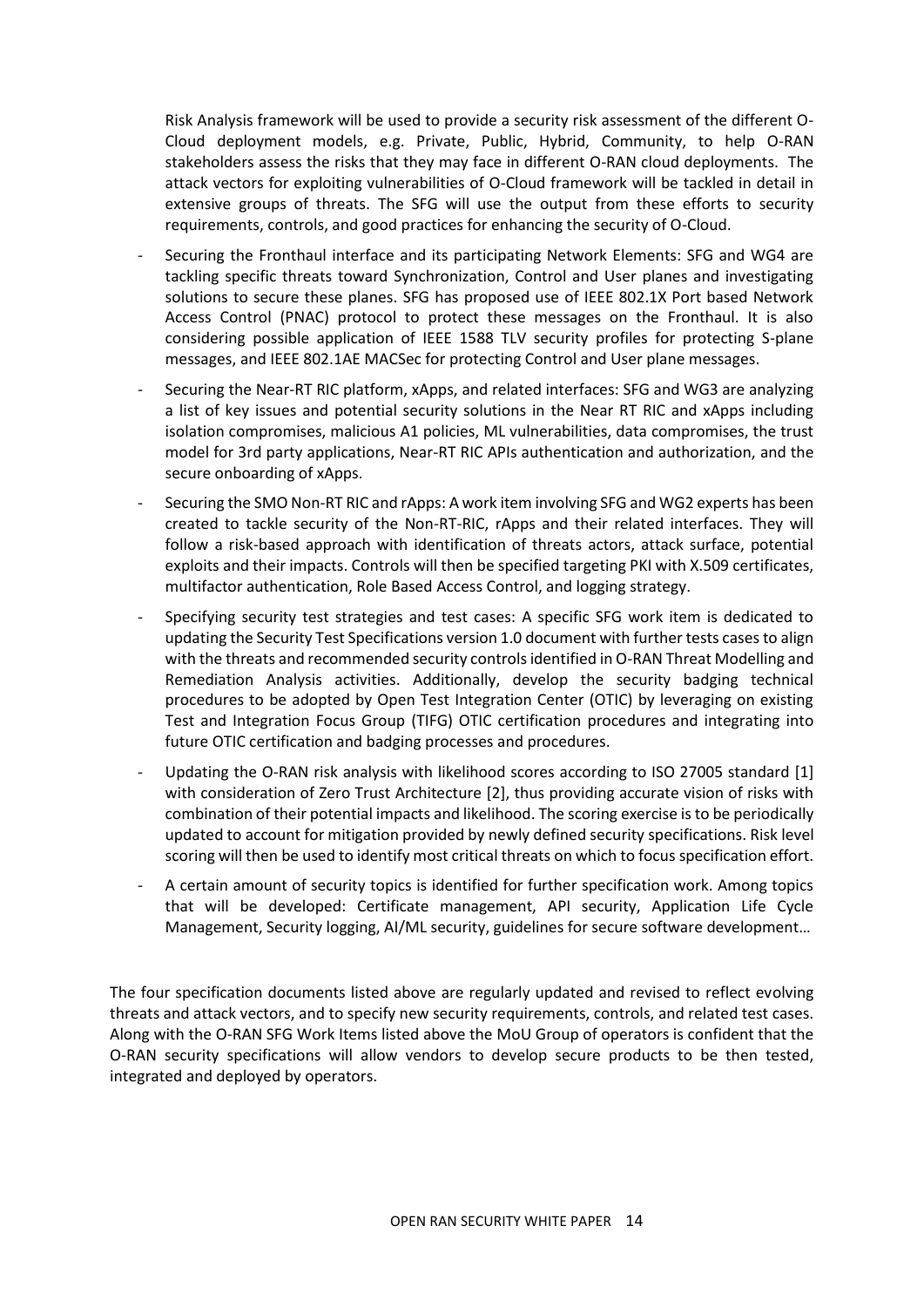## 6. Conclusion

As presented in previous sections, O-RAN architecture, built in compliance with the standards promoted by the O-RAN Alliance, operates on the secure foundation of zero trust approach (never trust, always verify) where network elements have to authenticate mutually with each other for them to communicate. All communication between them will be transported over a secure interface per industry best practices specified by the O-RAN Alliance's security specifications. Furthermore, the standardization is based on the O-RAN risk-based threat modeling and remediation analysis following the ISO 27005 methodology.

Decoupling hardware and software, makes the system less interdependent on hardware, reducing the risk associated with upgrades or isolated security breaches. In addition, the enhanced modularity available with open interfaces makes it easier for operators to move towards a continuous integration/continuous delivery (CI/CD) operating model that enables the seamless and effective patch management needed to fix any security vulnerability.

In addition, avoiding vendor lock-in means supply chain flexibility that gives the operators a new way to prioritize secure solutions, in addition to allowing them to pick best-of-class suppliers that meet their requirements.

On the other hand, virtualization increases visibility because virtual hosts provide operational telemetry data about the functions they support. This data is isolated from the function's execution environment, which decreases its vulnerability to attack. Isolating network functions adds greater operational awareness and limits the damage that one security threat can produce in the overall network. In addition, security best practices in containerized solutions are applied, so multiple elements of security for different layers of the container solution stack and different stages of the container life cycle are defined.

So, considering the security from the design stage, following all the security standards and specifications from SFG and 3GPP, and adopting a zero-trust approach and an end-to-end security governance over the implementation, makes O-RAN systems as secure, or even more secure, as traditional proprietary RAN systems.

## <span id="page-14-0"></span>7. References

- <span id="page-14-1"></span>[1] ISO 27005 : https://www.iso.org/standard/75281.html
- <span id="page-14-2"></span>[2] Rose, S., Borchert, O., Mitchell, S., and Connelly, S., NIST SP 800-207: "Zero-Trust Architecture", U.S. NIST, August 2020, [https://csrc.nist.gov/publications/detail/sp/800-207/final.](https://csrc.nist.gov/publications/detail/sp/800-207/final)
- <span id="page-14-3"></span>[3] O-RAN ALLIANCE, "O-RAN Security Threat Modeling and Remediation Analysis 2.1", November 2021
- <span id="page-14-4"></span>[4] O-RAN ALLIANCE, "O-RAN Security Requirements Specifications 2.0", November 2021
- <span id="page-14-5"></span>[5] O-RAN ALLIANCE, "O-RAN Security Protocols Specifications 3.0", November 2021
- <span id="page-14-6"></span>[6] O-RAN ALLIANCE, "O-RAN Security Tests Specifications 1.0", November 2021
- <span id="page-14-7"></span>[7] Open RAN Technical Priority Document, by the Open RAN MoU signatories (Deutsche Telekom, Orange, Telefónica, TIM and Vodafone) – June 2021
- <span id="page-14-8"></span>[8] https://telecominfraproject.com/openran-mou-group/